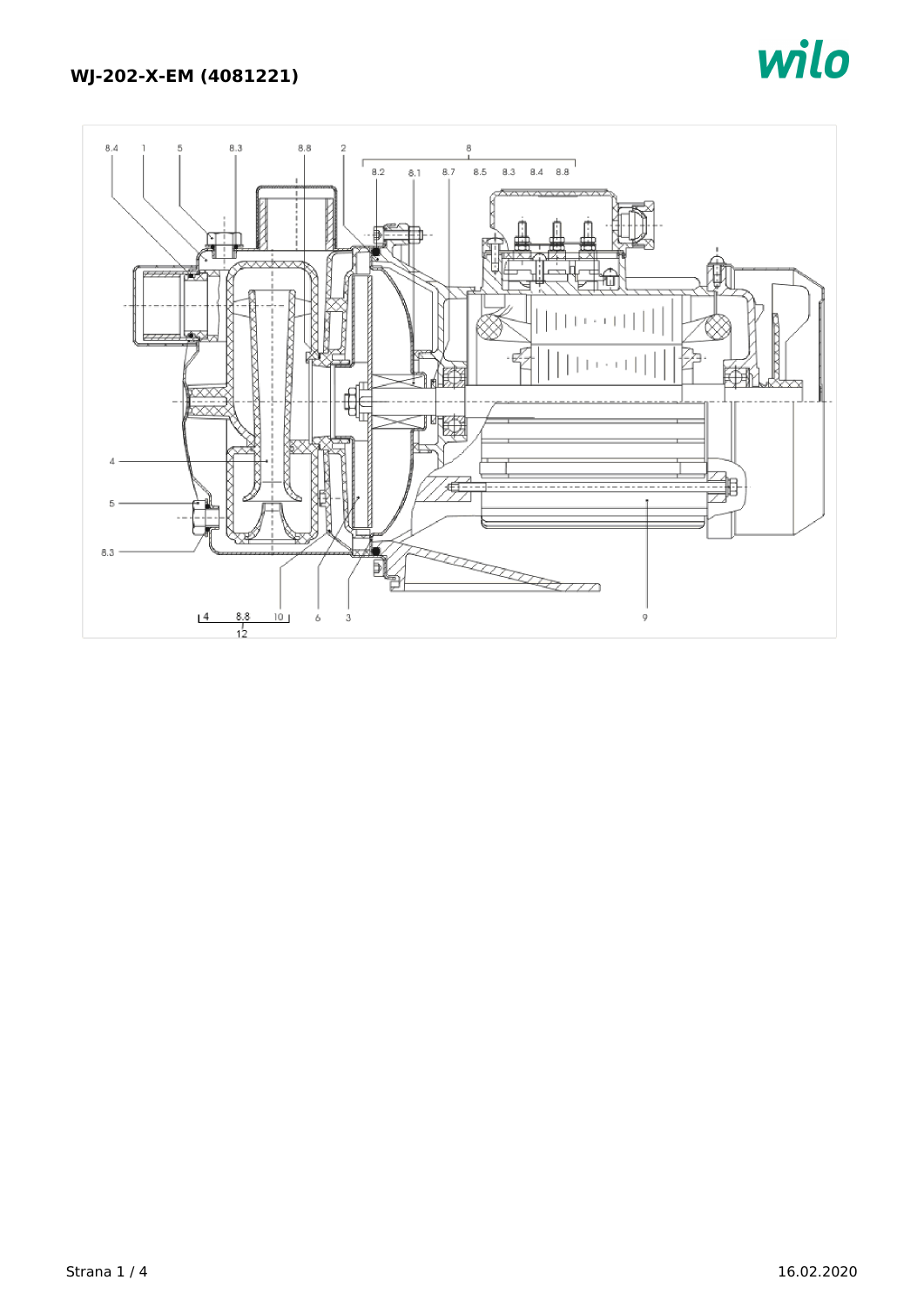#### **WJ-202-X-EM (4081221)**

## wilo

| Item           | Article no. | <b>Description</b>                        | Quantity     |
|----------------|-------------|-------------------------------------------|--------------|
| 1              | 4185704     | PUMP BODY WJ202/203-X-VP                  | 1            |
| $\overline{2}$ | 4083520     | <b>BEARING BRACKET LANTERN JETSON 1-2</b> | $\mathbf{1}$ |
| 3              | 4083521     | STATIONARY RING HOLDER                    | 1            |
| 4              | 4083524     | <b>EJECTOR JETSON</b>                     | $\mathbf 1$  |
| 5              | 4233940     | PLUG WJ M10X1.25 VP.                      | $\mathbf{1}$ |
| 6              | 2051215     | IMPELLER/KEY WJ-202-X-EM                  | 1            |
| 8              | 4084613     | MECHANICAL SEAL O-RING KIT WJ PUMP        | $\mathbf 1$  |
| 8.1            |             | > MECHANICAL SEAL JETSON                  | 1            |
| 8.2            |             | > O-RING BODY HOLDER                      | $\mathbf 1$  |
| 8.3            | 4233948     | > O-RING UNDER PLUG VP.                   | $\mathbf{1}$ |
| 8.4            | 4083529     | > O-RING BODY EJECTOR                     | 1            |
| 8.5            |             | > TERMINAL BOX GASKET                     | $\mathbf 1$  |
| 8.6            |             | > TOP TERMINAL BOX O RING                 | 1            |
| 8.7            |             | > DEFLECTOR                               | $\mathbf 1$  |
| 8.8            | 4092498     | > SEAL RUBBER WASHER - 2543               | $\mathbf{1}$ |
| 9              |             | SPARE PARTS MOTOR WJ202-203-X-EM          | 1            |
| 10             | 4087697     | <b>GUIDE VANE JETSON</b>                  | $\mathbf 1$  |
| 12             | 4188812     | INJECTOR DIFFUSOR WJ 202 - 203 KIT        | 1            |
| 10             | 4087697     | > GUIDE VANE JETSON                       | 1            |
| 4              | 4083524     | > EJECTOR JETSON                          | $\mathbf{1}$ |
| 8.8            | 4092498     | > SEAL RUBBER WASHER - 2543               | 1            |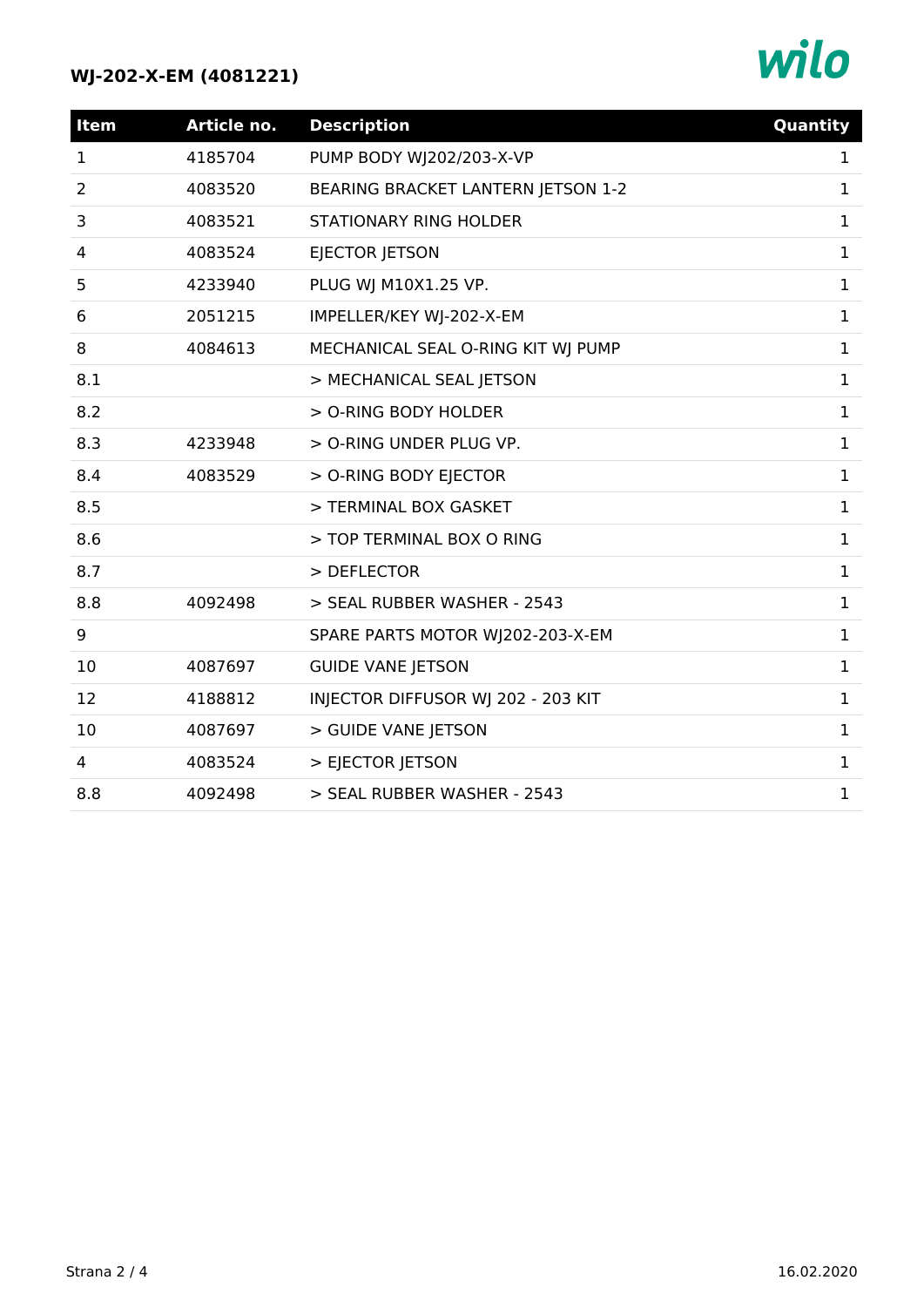### $9.1$   $9.3$  $9.2$ <u>xxxxxxxxxxxx</u>x <u>xxxxxxxxx</u> Íś <u>kxx</u> ATTEL  $\equiv$   $\frac{1}{2}$ AAAA Ш  $9.4$  $\mathbf{I}$  $\overline{\phantom{a}}$  $X$   $X$   $X$   $X$   $Y$  $1 + 1 + 1$  $-9.5$ 鉬